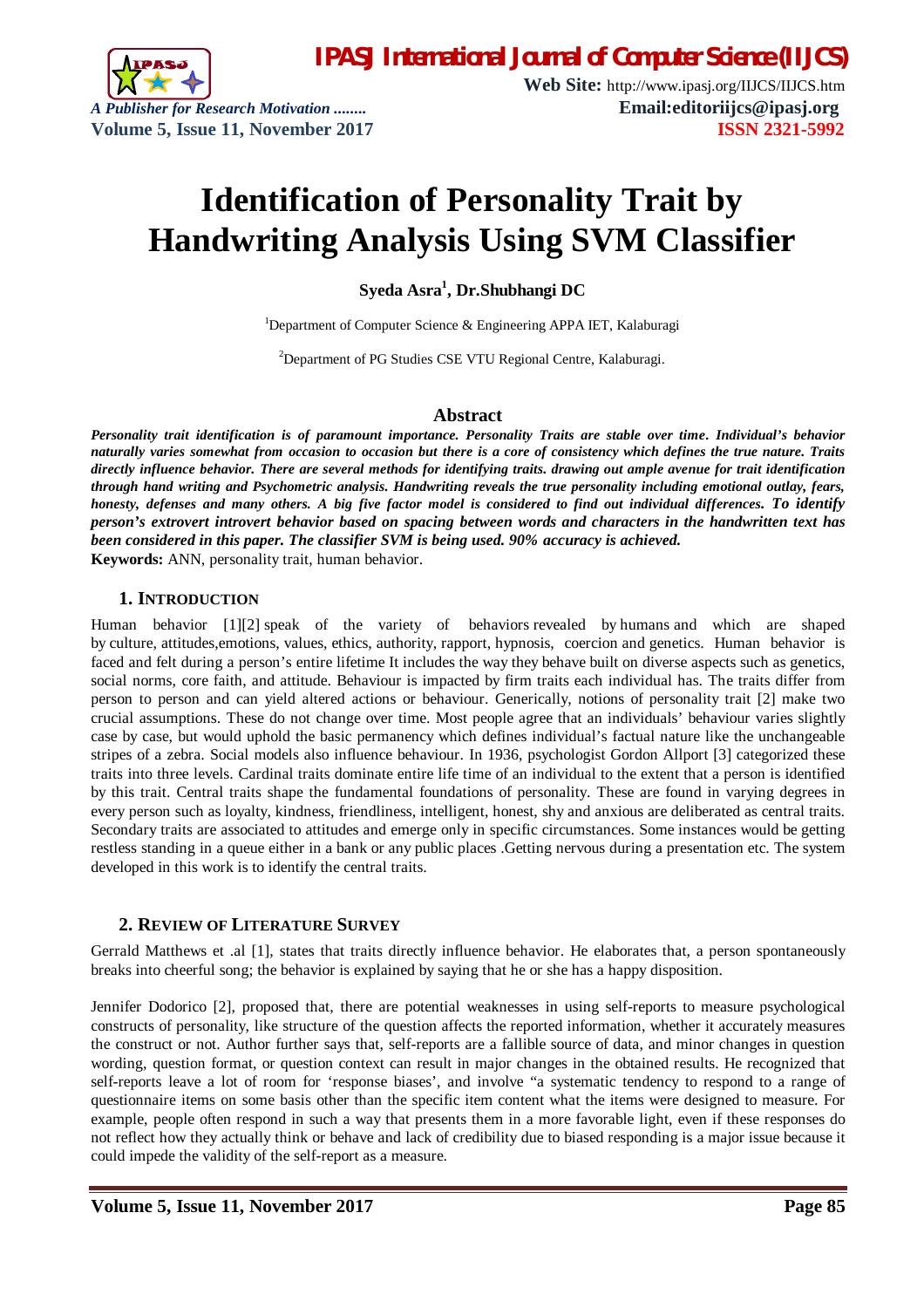

**Web Site:** http://www.ipasj.org/IIJCS/IIJCS.htm *A Publisher for Research Motivation ........* **Email:editoriijcs@ipasj.org Volume 5, Issue 11, November 2017 ISSN 2321-5992** 

Susan J. Stabile [3], states in her paper that, the costs of making bad hiring decisions and the difficulties of getting meaningful information from reference checks of prospective employees have led many employers to use personality tests as part of their hiring process. Employers choose from a wide variety of tests in an effort to both weed out job candidates with undesirable traits, such as dishonesty, or tendencies toward violence or tardiness, and to judge the "fit" between the prospective employee and the job by seeking to identify prospective employees possessing personality traits likely to predict success in the job in question. Employers swear by them and are convinced that they are hiring better workers as a result of their use. Further the author says that, the widespread use of personality tests as a means of determining which employees to hire raises a number of issues, ranging from the validity and reliability of the tests to concerns about invasion of privacy and discrimination against minorities. These issues raise the question whether the benefits of personality tests outweigh the costs of employing them.

Eric Garner [4], the author states that trying to understand the people's inner motivations is notoriously an uncertain science and further says that, personality type helps managers to know what motivates an individual. Personality gives clues to things a person loves to do and it is a clue to predicting how people will behave in certain situations such as stress, when coping with change and making important decisions. Personality types tell a manager how individuals will fulfill role, for example in teams, their unique way of leading others and their style of learning. Personality type is the key to the mystery of why people hit it off with others at work and why others have personality clashes.

Shitala Prasad et al [5] states that ,handwriting analysis is a method to predict personality of an author and to better understand the writer. He has used Allograph and allograph combination analysis as a scientific method of writer identification and evaluating the behavior. To make this computerized he considered six main different types of features: (i) size of letters, (ii) slant of letters and words, (iii) baseline, (iv) pen pressure, (v) spacing between letters and (vi) spacing between words in a document to identify the personality of the writer. Segmentation is used to calculate the features from digital handwriting and is trained to SVM which outputs the behavior of the writer. For this experiment 100 different writers were used for different handwriting data samples. The proposed method gives about 94% of accuracy rate with RBF kernel. In this paper an automatic method has been proposed to predict the psychological personality of the writer.

Rafael Gonzalez [6] , has described the steps of image processing. These steps form a fundamental level for each image processing related research work.

Beyerstein, Barry [7], says in this definitive study of graphology, the authors provide an evaluation of claims that personality, aptitude, and psychological and physical health can be determined through handwriting analysis. The contributors include both practicing graphologists, who present their case and describe their practices and methods, as well as critics from many fields, who evaluate graphology in terms of brain research; assess its accuracy through objective tests of validity; contrast graphology with verifiable psychological assessment techniques; and review the legality of using graphology in employee selection, psychological diagnosis, and the criminal justice system. He says that, graphology seems to be too accurate, too many personnel managers.

Charles H.Trafford et al [8], the authors in their book states that, the brain function research has proven the physical production process of making symbols is very potent. The Cursive hand writing leads to improved fluency skills that benefit the children in all written communication skills. The authors emphasizes cursive handwriting as the most ergonomic writing process and advocates that that teaching a young child ,cursive handwriting teaches the motor control process which is called anchoring. The authors say that the cursive is more relaxing because that motor pattern relies on opening muscles for 4 out of 6 legibility sub skills. Also the engineering of cursive lower case letters make them fit the muscles of the arm, wrist hand and fingers.

Brinda Petty [9], a certified hand writing expert says, when one prints, more of the conscious mind is revealed and less of the unconscious. When one writes in cursive, it is the subconscious mind that is revealing the most valuable information. For this reason, professional handwriting analysts prefer to work with cursive handwriting vs. block printing. She says based on her experience, cursive handwriting reveals 6 times more valuable personality information than printing alone.

Ruby Ernica Samy [10] says, compared with the bulk of the rest of a sample of writing, a lonely little "i" dot seems very insignificant. "i"-dots reveal a great deal. Their placement, shape, pressure, all of the same size. All these things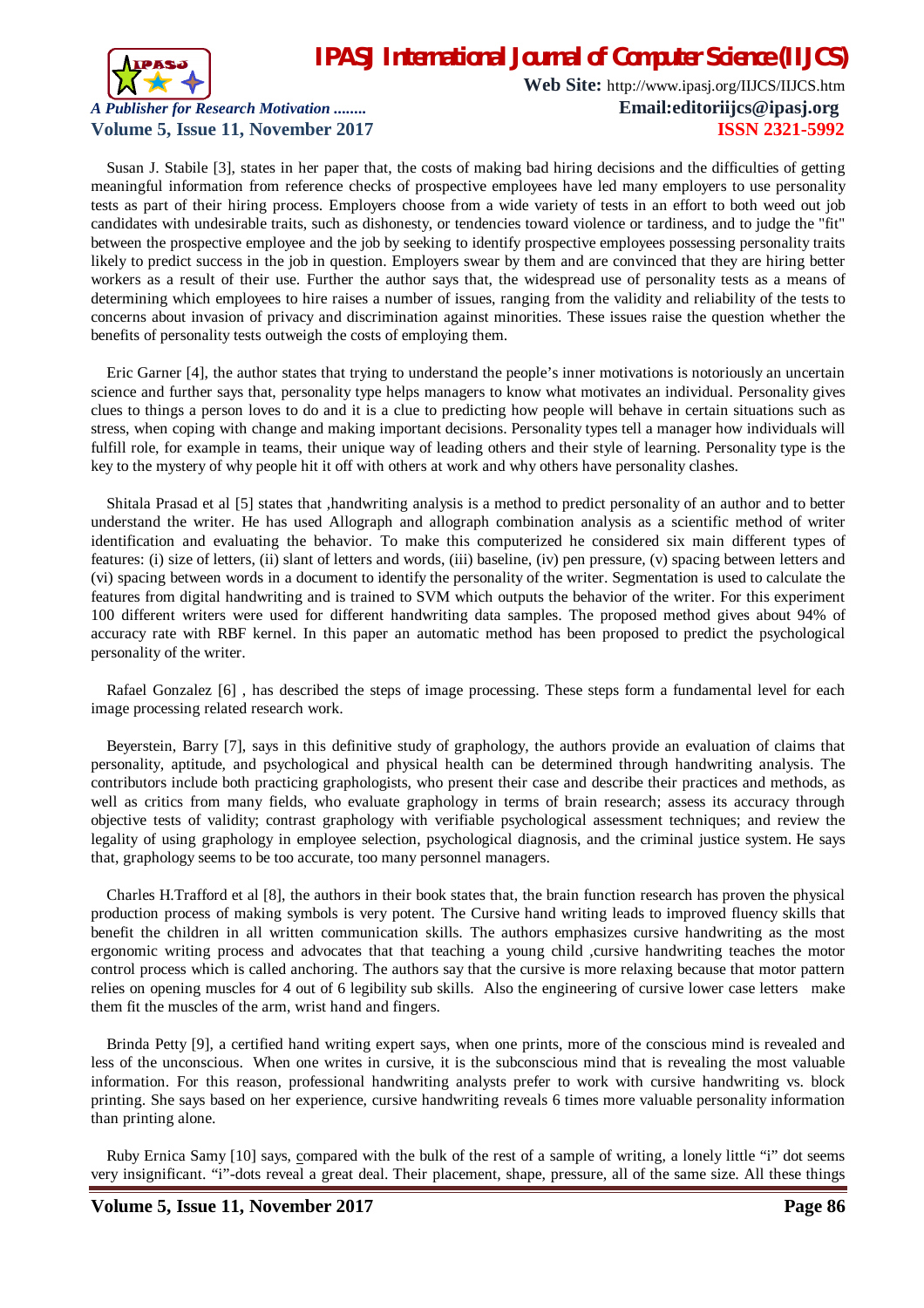

**Web Site:** http://www.ipasj.org/IIJCS/IIJCS.htm *A Publisher for Research Motivation ........* **Email:editoriijcs@ipasj.org Volume 5, Issue 11, November 2017 ISSN 2321-5992** 

have to be considered. First, where the "i"-dot is placed, in relation to the rest of the letter "i." The closer it is to the top of the "i," the more attention to detail is shown.

*Anand Kumar et.al [11], t*his paper proposes an automated method to predict the personality of an individual by his/her handwriting sample using SVM machine learning algorithm. SVM takes the size of the letters, pen pressure, baseline, letter spacing and word spacing and the most important slant of the letter and word in a document as an input and gives their psychological behaviour as the output for each individual writer. The various parameters are calculated by simple use of trigonometry and thresholding techniques .Further he states that it is a real-time handwriting analysis system which is writer independent. For future, the features can be increased for more correct results such as page margins, arcade, garland, thread, etc.

D. John Antony, O.F.M. Cap [12] writes in his book that people write small letters for various reasons. First of all, the person wants to be a hermit withdrawn from the external world. Secondly, the person writes small letters for concentration. As one concentrates on what he/she writes, the movements of the hand and fingers are restricted and so the writing becomes small. Thirdly, it may be due to their low self-image that people write small letters. Graphologists say that between 5 and 10 % of people on account of their inferior feeling write small letters. Their sense of inadequacy in the world and life makes them write small letters. They feel as small as their letters appear to be. Yet another reason for writing small letters is due to the sense of economy. These people want to save paper. They may tend to be economical in all the facets of their life. It may be also due to the limited space provided. He says that, Scientists, composers, authors, and mathematicians write small-sized letters most of the time. Their profession requires deep concentration on account of which the letters become small. When the writing is small and well formed, it means that the person can concentrate on small details for a long time as well.

Bernardete , Noel Joao [13], proposed a system of signature identification using graphics processing units based SVM classifier. This was used to identify the fake signatures from genuine ones .It employs a GPU- based SVM classifier using Multi-Threaded parallel CPU standalone SVM version. This system provides excellent result on the identification of an individual's signature both in terms of computational cost and performance.

# **3. METHODOLOGY**

The work has been divided into two phases testing and training as shown in the figure 1. Initially work begins with the pre-processing of the given input image by performing color conversion as RGB to gray scale. The training data set consists of images of words of any length, complete or incomplete left or right inclined and also word with no inclination.



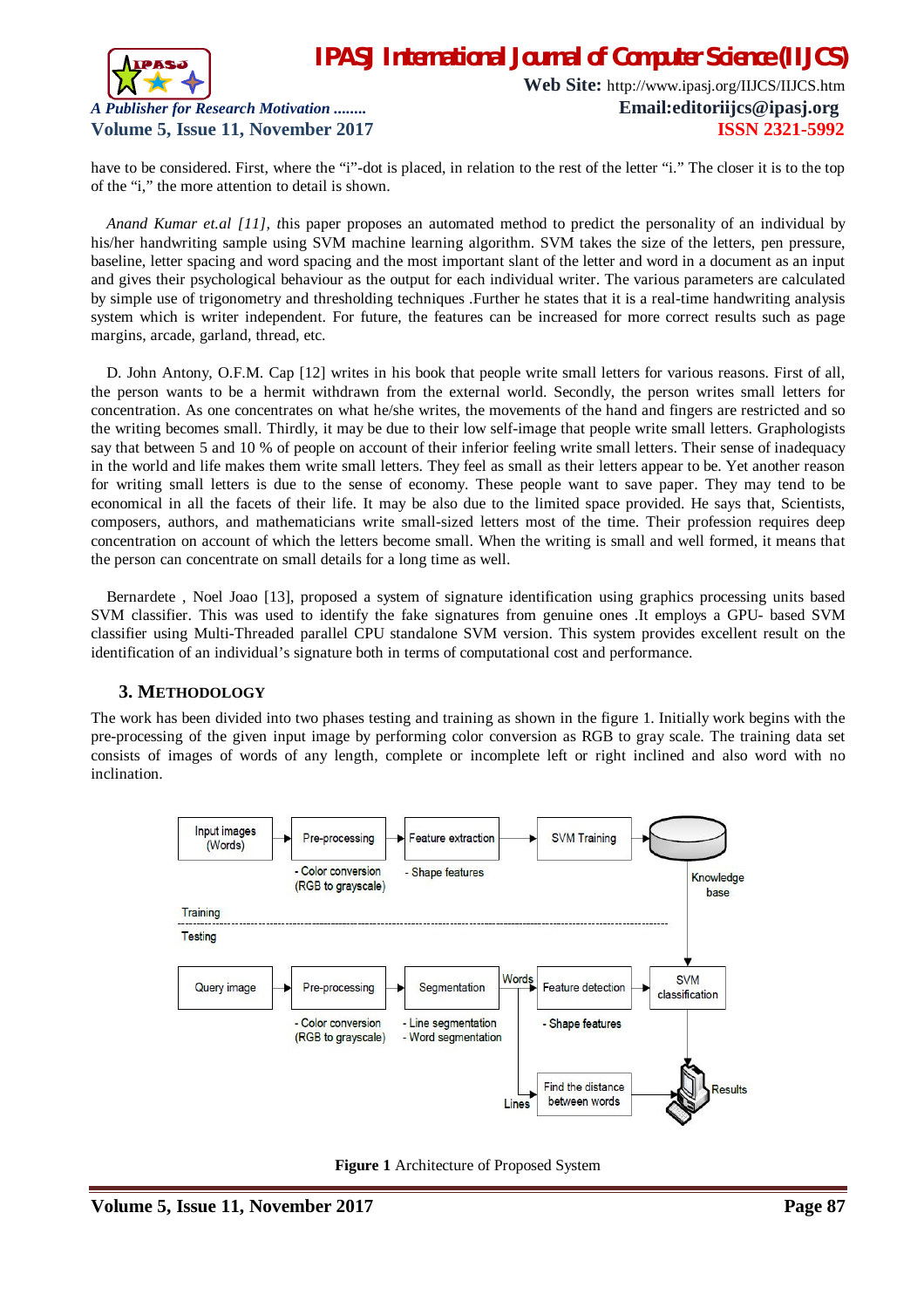

**Web Site:** http://www.ipasj.org/IIJCS/IIJCS.htm *A Publisher for Research Motivation ........* **Email:editoriijcs@ipasj.org Volume 5, Issue 11, November 2017 ISSN 2321-5992** 

#### **3.1 Shape Features**

The shape features mentioned are obtained on binary image utilizing MATLAB inbuilt function regionprops. Initially color images are converted to gray scale images and then into binary images by using MATLAB built-in functions rgb2gray and im2bw. Rgb2gray changes RGB values to grayscale values via forming weighted sum of the R, G, and B components:  $0.2989 * R + 0.5870 * G + 0.1140 * B$  im2bw changes the grayscale image I to a binary image. The output image BW will replaces all pixels for input image by means of luminance greater than level with the value 1 (white) as well as it replaces every other pixels with the value 0 (black). There will be specification level in the range [0,1]. The range is closer to signal levels that are likely for image's class. As a result, a level value of 0.5 is in the middle among black and white, despite of class. We may take help of the function graythresh to compute the level argument. If we not specify level, im2bw uses the value 0.5.

**Area** – Actual number of valid (pixel value=1) pixels in the region.

**Perimeter** –Perimeter is the distance around the boundary for region. Function regionprops will find the perimeter through calculating distance among each adjoining pair of pixels around border of the region. When the image has any discontinuous regions, regionprops will give unexpected results.

**Form factor** – is computed by utilizing Area and Perimeter. Formfactor= 4×π×AreaPerimeter2 **Major axis length** – This will give the length for major axis of the ellipse which has same normalized second central moments as the region. The 2-D input label matrices will only support this property.

**Minor axis length** – This will give the length of the minor axis of the ellipse which have the same normalized second central moments as the region. The 2-D input label matrices will only support this property. *Roundness* – is computed using *Area* and *Major axis length*.

$$
Roundness = \frac{4 \times Area}{\pi \times Major axis length^2}
$$

**Compactness is computed as**

$$
Comparness = \frac{\sqrt{4 \times Area/\pi}}{Major \ axis \ length}
$$
\n(2)

**Density** – is formulated by utilizing BoundingBox. A smallest rectangle which contains the region can be defined as *BoundingBox*, a 1-by-Q \*2 vector, where Q is the number of image dimensions.

**Black pixels each line** – Considering each row and each column of the binary image the number of white pixels can be computed. And inverting this value with the width of the image gives us the number of black pixels present in each line. By efficient utilization of content-based image features such as shape features in our proposed system, the semantic gap can be minimized.

#### **3.2 Log Gabor Filter**

 Filters are very helpful to code natural images better which will have Gaussian transfer functions when they are looked on the logarithmic frequency scale. On linear frequency scale log-Gabor function will have a transfer function which is of the form

$$
G(w) = e^{(-\log(w/w_0)2) / (2 (\log(k/w_0)2))}
$$
\n(3)

#### **3.3 Training**

Images provided in this phase contain only words. Words can be of any length, complete or incomplete, left or right inclined. Images are arranged in such a way that every folder contain image of unique character, for e.g. one folder contain complete words with left inclined, another folder containing incomplete words with left inclined, contain

(1)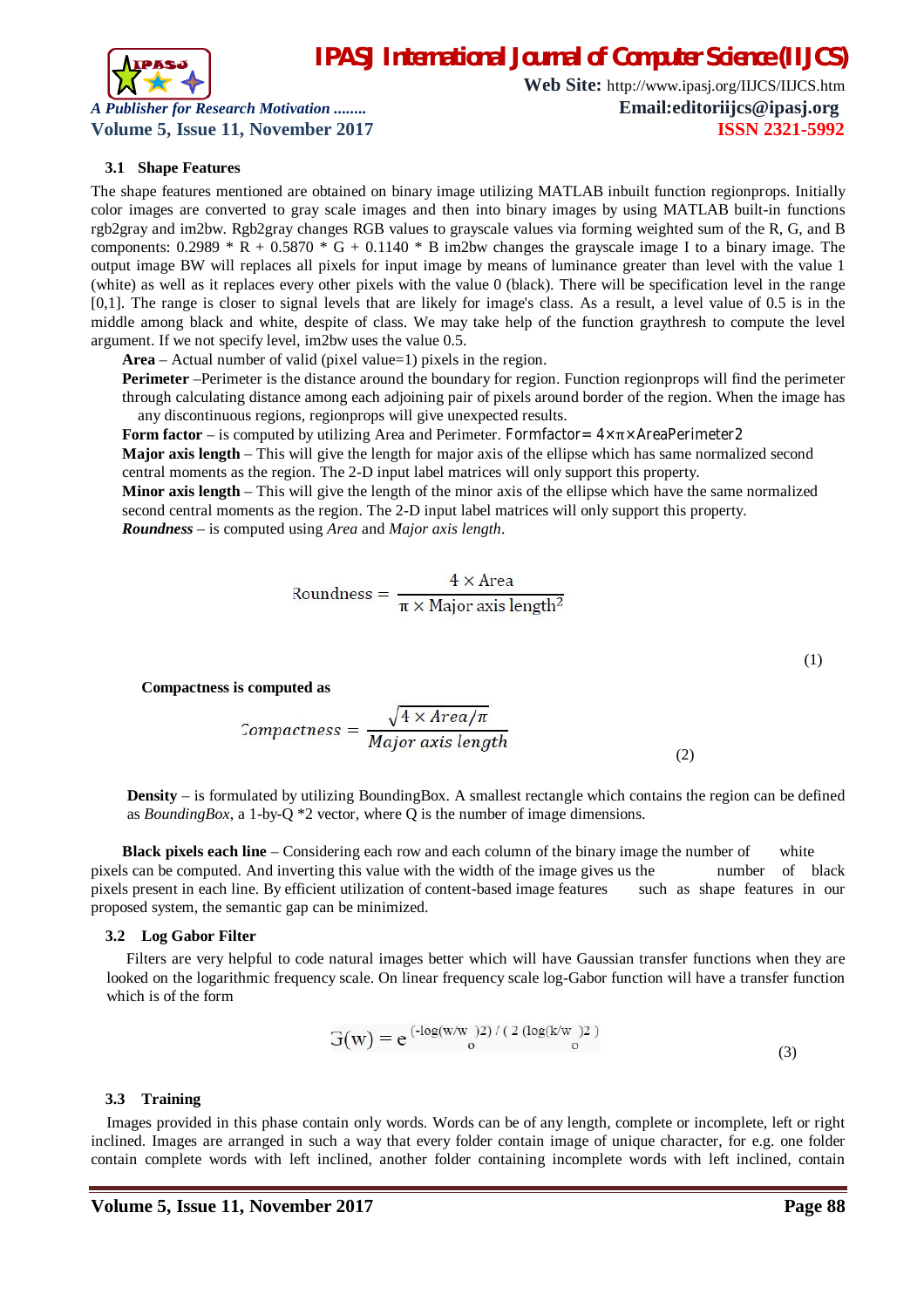

**Web Site:** http://www.ipasj.org/IIJCS/IIJCS.htm *A Publisher for Research Motivation ........* **Email:editoriijcs@ipasj.org Volume 5, Issue 11, November 2017 ISSN 2321-5992** 

complete words with right inclined, incomplete words with right inclined, and another folder containing complete words with no inclination. Colour conversion of all the images from RGB color to grayscale is converted in preprocessing step. A grayscale digital image is one in which the values for all pixel is an only model, which means that it carry simply intensity particulars. This kind of images are even called to be black-and-white, they are made up of totally gray shades. Following this the shape features of all these images are extracted and trained using SVM algorithm. And these feature vectors are stored in database known as Knowledge base. The extracted features are predictable to have the related information from the input data, so that the preferred work can be performed by means of this summary demonstration instead of the complete initial information.

#### **3.4 Testing**

Query image is provided to be input for system. RGB image is then changed to grayscale in pre-processing step. Then segmentation is performed to separate each line from other line in a single image or document. Segmentation[4] is performed using morphological operations dilation, erosion, opening, and closing on binary image. In mathematical morphology, dilation is one of the basic operations. Its operation basically makes use a structuring element for searching as well as increasing the dimension present for given input image. This helps to know the accurate result by dilation for given input image . After having the this process each segmented line is used to separate each word to evaluate the space between words. Following the line segmentation cropping of the line is done, cropping helps to get a rectangular area of interest through given original image and later on word segmentation is performed. Distance between words is calculated using MATLAB[5] built-in function (regionprops, mainly Bounding box parameter). By calculating the distance between words the prediction of behaviour[6] [7]is made. Then similar to training phase, shape features of each word is extracted, and these features are classified using SVM classification step by comparing the features with knowledge base. Finally results are displayed, for e.g. with regard to document "Left inclined, complete words", "Left inclined, incomplete words", "Right inclined, complete words", "Right inclined, incomplete words", and "No inclination in words" as well as less or more space among words. The inclination shows emotional indicators of the individual as an behaviour, right inclination shows the writer reacts strongly to emotional situations and left inclination predicts the writer has a balanced emotional state. Spacing between the words is calculated so as to indicate the social attitude to others of an individual, close space between the words indicates a symbol of cooperation and large gap through words shows an individual being restful alone, as well as they might even disbelieve others. And finally the complete and incomplete words in the handwriting indicates that an individual wish to impart information and consideration for others. With incomplete words that can deep up promises last till the end same energy till the work gets accomplished. This is accomplished by handwriting analysis[8][9][10][11][12][13]. Classification is done by means of SVM[14] classifier.

#### **4. EXPERIMENTAL RESULTS**

 $\frac{1}{2}$  Figure 1 File Edit View Insert Tools Desktop Windo **DBUS AGOOD A-BIED** Histogram thresholding and Slicing techniques are<br>wed to segment the ining. They over be applied<br>directly to an image, but an also be combined pre-and pot-processing techniques

**Figure 2** Input Image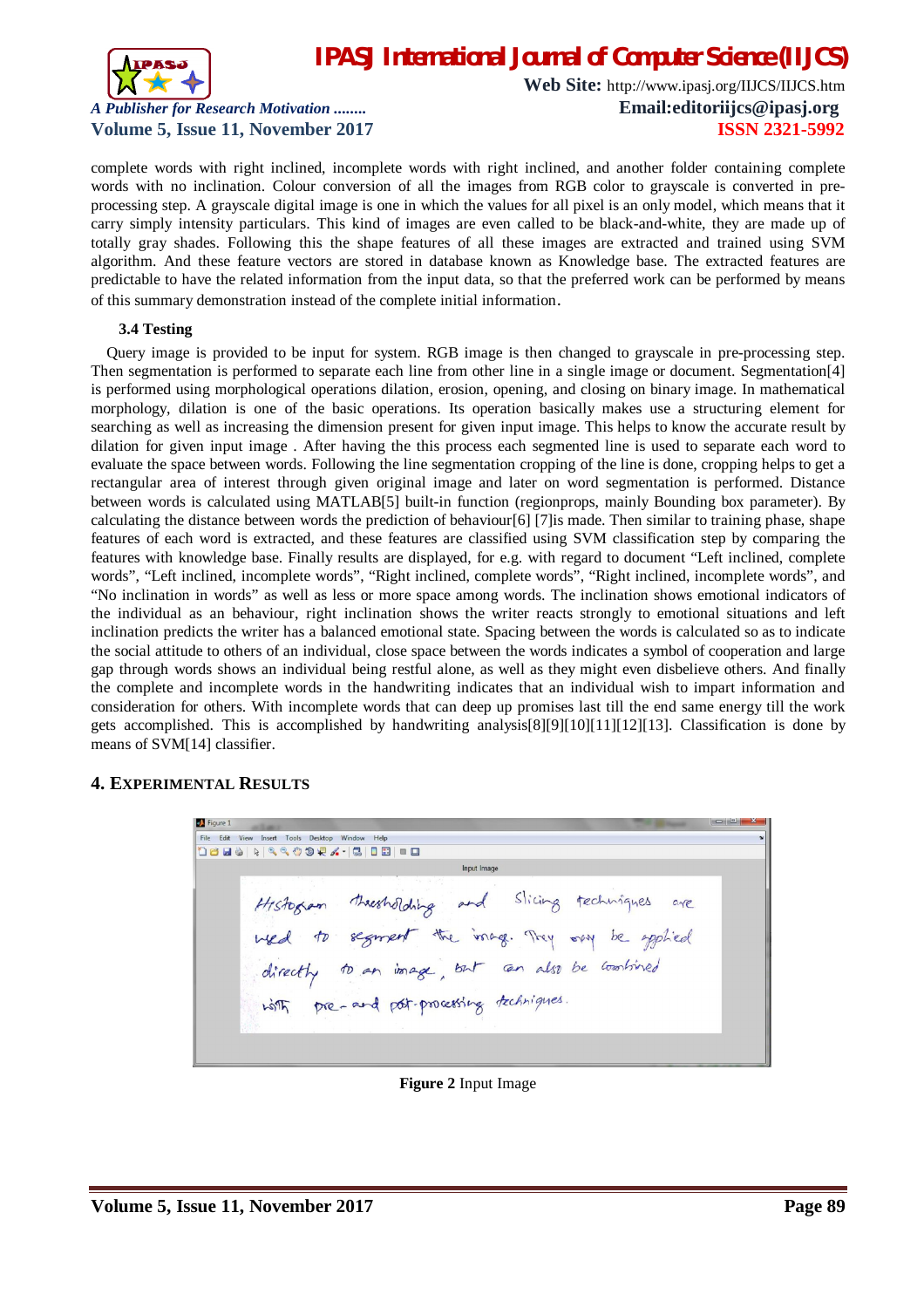

**Web Site:** http://www.ipasj.org/IIJCS/IIJCS.htm *A Publisher for Research Motivation ........* **Email:editoriijcs@ipasj.org** 

**Volume 5, Issue 11, November 2017 ISSN 2321-5992** 

Figure 2 File Edit View Insert Tools Desktop Window **Deas Resport.** (3 | De - 0 Grayscale Image Histogram thresholding and Slicing techniques are whed to segment the inage. They only be applied directly to an image, but an also be combined with pre-and pot-processing techniques.

**Figure 3** Gray scale Image

| $\Box$ $\Box$<br>Figure 3                                                                                                                                                                                                | $\mathbf{R}$ |  |
|--------------------------------------------------------------------------------------------------------------------------------------------------------------------------------------------------------------------------|--------------|--|
| Edit<br>File<br>View<br>Insert<br>Tools<br>Help<br>Desktop<br>Window                                                                                                                                                     |              |  |
| $k \mid \mathcal{A} \in \mathcal{A} \text{ for } \mathcal{A} \cdot  \mathcal{B} $<br>88 89<br><b>H</b> 9                                                                                                                 |              |  |
| <b>Inverted Binary Image</b>                                                                                                                                                                                             |              |  |
| and Slicing techniques<br>thresholding<br>ave<br>Histogiam<br>segment the inage. They<br>be applied<br>忉<br>Aga<br>We<br>but can also be combined<br>to an longe,<br>directly<br>pre-and pot-processing techniques.<br>而 |              |  |

**Figure 4** Inverted Binary Image



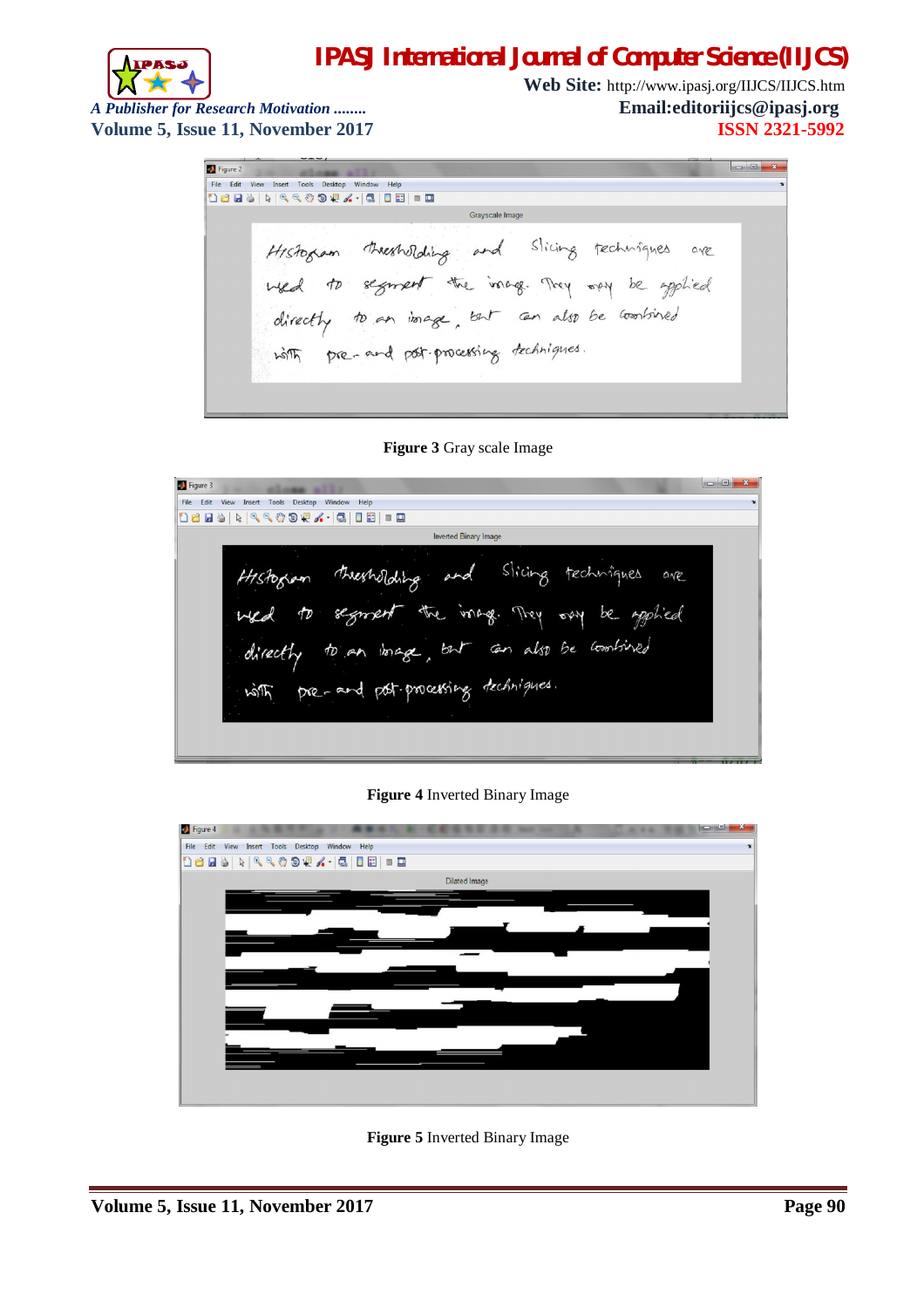



**Web Site:** http://www.ipasj.org/IIJCS/IIJCS.htm *A Publisher for Research Motivation ........*<br> **Email:editoriijcs@ipasj.org Volume 5.** ISSN 2321-5992



**Figure 6** Line Segmentation



**Figure 7** Results



**Figure 8** Results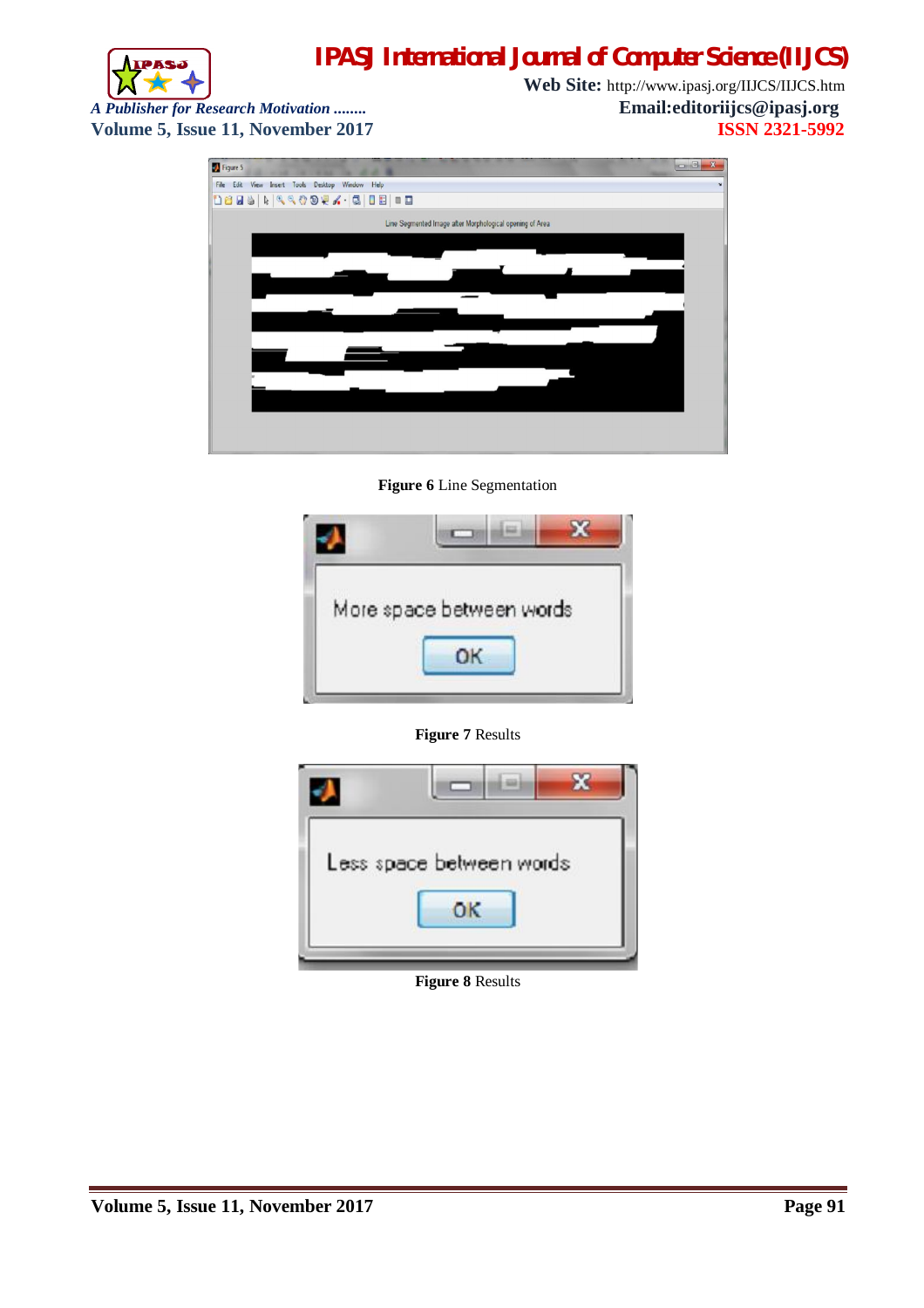

**Web Site:** http://www.ipasj.org/IIJCS/IIJCS.htm *A Publisher for Research Motivation ........* **Email:editoriijcs@ipasj.org Volume 5, Issue 11, November 2017 ISSN 2321-5992** 



**Figure 10** Results

| <b>Characteristic</b>           | Interpretation                                                                          |
|---------------------------------|-----------------------------------------------------------------------------------------|
| More space between words        | Isolated personality trait                                                              |
| Less space between words        | Exhibits<br>Socialite personality                                                       |
| Left inclined incomplete words  | Lives in the past and cannot sustain energy for a<br>long time to accomplish the task   |
| Right inclined incomplete words | Lives in the future and cannot sustain energy for a<br>long time to accomplish the task |

#### **Table 1**:Handwriting analysis and psychological interpretation

# **5. CONCLUSION & FUTURE WORK**

The work carried out, is a fusion of two domains, psychology and computer science engineering. Basically, the problem is identified in the field of psychology and realized in computer science engineering. Human behaviour is experienced throughout the life time of an individual and hence behaviours are influenced by traits. Understanding the personality trait is a complex phenomenon. They are unchangeable. In any circumstances the same set of behaviour/traits are revealed with few plus minus. The identification of these traits are of paramount, since these help in analysing handwriting. The analysis can be done by graphology. Later, once some specific patterns of handwritings are selected , that reveals personality trait of an individual , then by using image processing techniques the patterns can be feature extracted , de-noised and segmented followed by recognition using SVM Classifier or ANN. The Co-